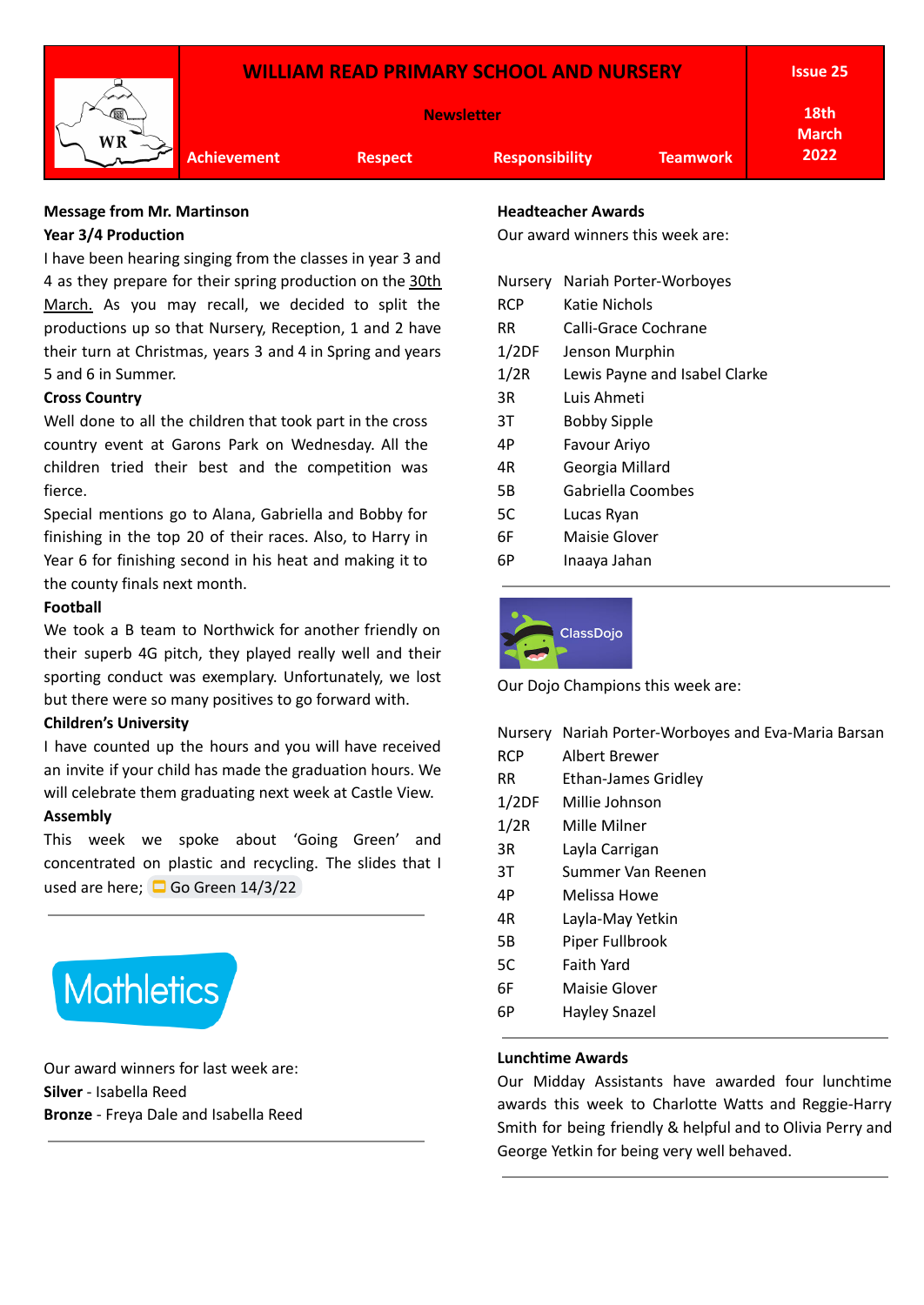



The following children have achieved these certificates this week.

**Bronze Certificate** - Jesse Coombes 1/2DF, Edward Hayes 1/2DF, Joey Mamo 1/2DF, Dulcie Stanley 3R, Aiyana Chikandwa 4R, Shae-Lee Knight 4R, Leo Mckechnie 4R, Layla-May Yetkin 4R, William Gainey 5B, Nicola Dryla 5C, Ashton Hickin 5C, Leila Sandy 5C, Harini Kugathasan 6F, Bailey Squelch 6F and Bailey Tratt 6P.

**Silver Certificate -** Selim Enginov 1/2R, Millie Milner 1/2R, Jenson Ayres 5B, Maisie Glover 6F and Ava Nicholls-Cain 6F.

**Gold Certificate -** Isabella Reed 1/2DF.

**Fluffy Bookmark -** Harry Pickett 4R.

**Keyring -** Lara Garrett 6F.

The table below shows our top readers so far this year:

| Eligiusz Szczepanek   | 4R | 1,180,261 |
|-----------------------|----|-----------|
| Lara Garrett          | 6F | 842,652   |
| Erica-Gabriela Barsan | 5Β | 615,363   |
| Ava Nicholls-Cain     | 6F | 609,372   |
| Claudia Vaux-Jackson  | 6F | 491,884   |
| Charlie Pickett       | 6P | 474,664   |
| Ella Yalcin           | 6P | 410,071   |
| Jack McGrath          | 6P | 382,574   |
| Pawel Swierczek       | 5C | 362,004   |
|                       |    |           |

#### **Absences**

We would like to remind you that as a school we do not automatically authorise any absence or holiday, even if we receive a telephone call/text or email, unless we have medical evidence. Please remember to contact the school by 8.30am each day via StudyBugs, SchoolComms or by leaving a message on the absence line if your child is going to be absent from school.

Please get the free Studybugs app, or register on the Studybugs website, and use it to tell us whenever your child's ill and unable to attend school.

### <https://studybugs.com/about/parents>

We still have a number of children that are not attending school for minor ailments including stomach aches and headaches. Your child/children do not have to be absent from school for these reasons. Parents/carers are able to come to the school office to administer medicines ie. Calpol, during the school day. Please note attendance is regularly monitored.

#### **Late Arrivals**

As a school, we treat punctuality as a serious matter and believe it is a fundamental life-skill. When a pupil arrives late for school it affects their learning and causes disruption to the rest of the class. Very often, a child can be embarrassed at walking into lessons after they have begun. Please ensure that your child arrives at school on time. Please note that lateness is monitored.

#### **Uniform Policy**

Please see below our uniform policy.

Please ensure that your children are wearing the correct uniform.

All the children at William Read Primary School and Nursery wear a uniform which provides us with our identity and helps create a positive image.

If your child is not wearing the appropriate uniform, then you will be contacted by the school.

### **Reception, Year 1 and Year 2 Boys**

Plain white shirt (long or short sleeves)

School tie (compulsory in Autumn & Spring terms in upper school – Years 3, 4, 5 and 6, optional in other year groups)

Red v-necked jumper or cardigan

Black full length trousers or shorts in the summer White polo shirt (Summer term)

Black or white socks